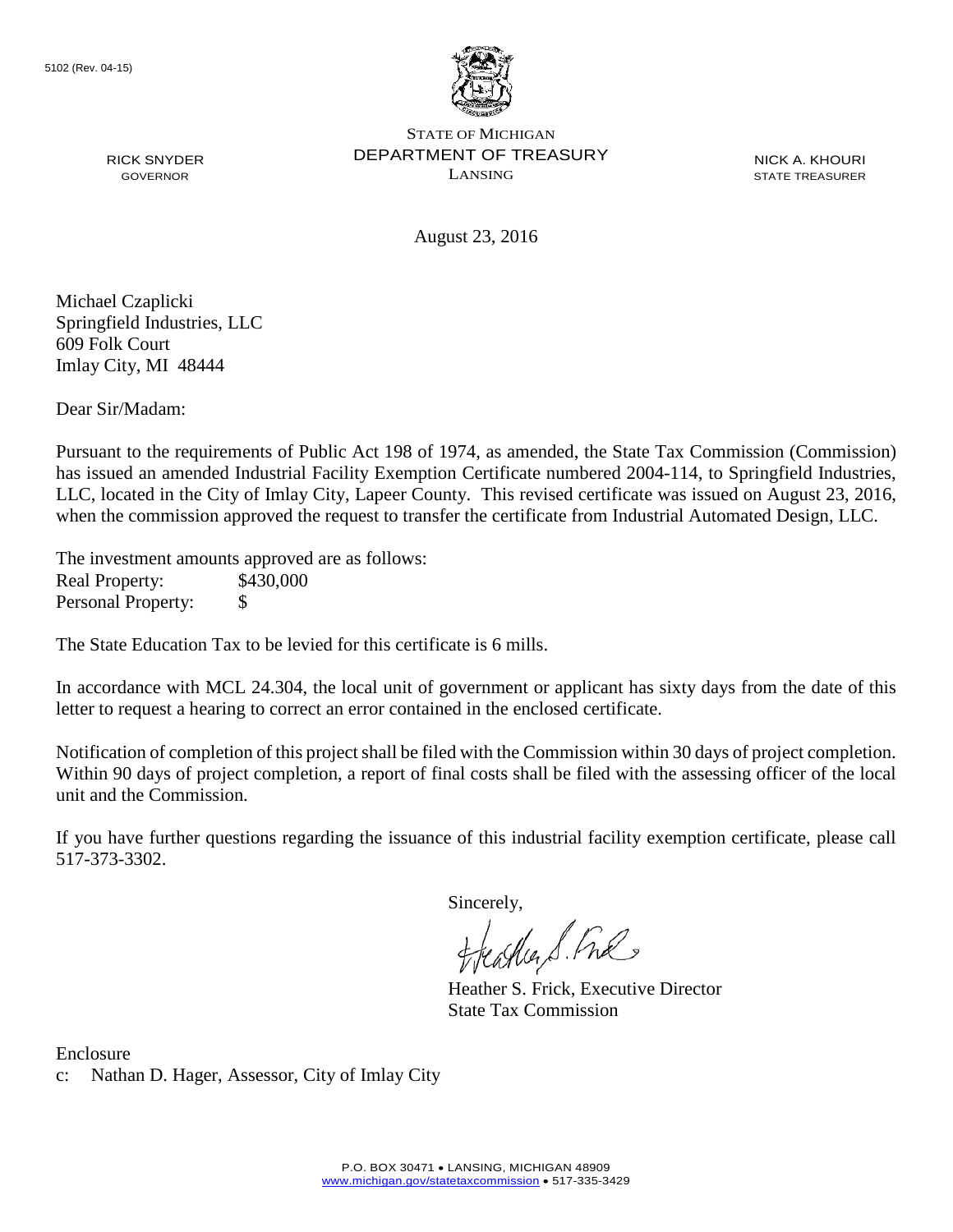Certificate No. **2004-114 Amended**

Pursuant to the provisions of Public Act 198 of 1974, as amended, the State Tax Commission hereby finds that the industrial property, as described in the approved application, hereafter referred to as the industrial facility, owned or leased by **Springfield Industries, LLC**, and located at **609 Folk Court**, City of Imlay City, County of Lapeer, Michigan, within a Plant Rehabilitation District or Industrial Development District, is intended for the construction/installation of new industrial property or for the purpose of restoration or replacement of obsolete industrial property, and complies with Section 9 and other provisions of the act.

Therefore, as provided by MCL 207.551 to 207.572, inclusive, the State Tax Commission hereby certifies the industrial property as a **new facility**.

This certificate provides the authority for the assessor to exempt the industrial facility for which this Industrial Facilities Exemption Certificate is in effect, but not the land on which the facility is located, from ad valorem taxation. This certificate further provides the authority to levy a specific tax known as the Industrial Facilities Tax.

This certificate, unless revoked by order of the State Tax Commission as provided by Public Act 198 of 1974, as amended, shall remain in force for a period of **12** year(s) for real property and **0** for personal property**;**

**Real property component: Beginning December 31, 2004, and ending December 30, 2017.**

**The State Education Tax to be levied for the real property component of this certificate is 6 mills.**

This Industrial Facilities Exemption Certificate is issued on **September 14, 2004.**

This amended Industrial Facilities Exemption Certificate is issued on **August 23, 2016**, and supersedes all previously issued certificates.



 $84562 - 6$ 

Douglas B. Roberts, Chairperson State Tax Commission

A TRUE COPY ATTEST:

athers Bureas

Heather S. Burris Heather S. Burns<br>Michigan Department of Treasury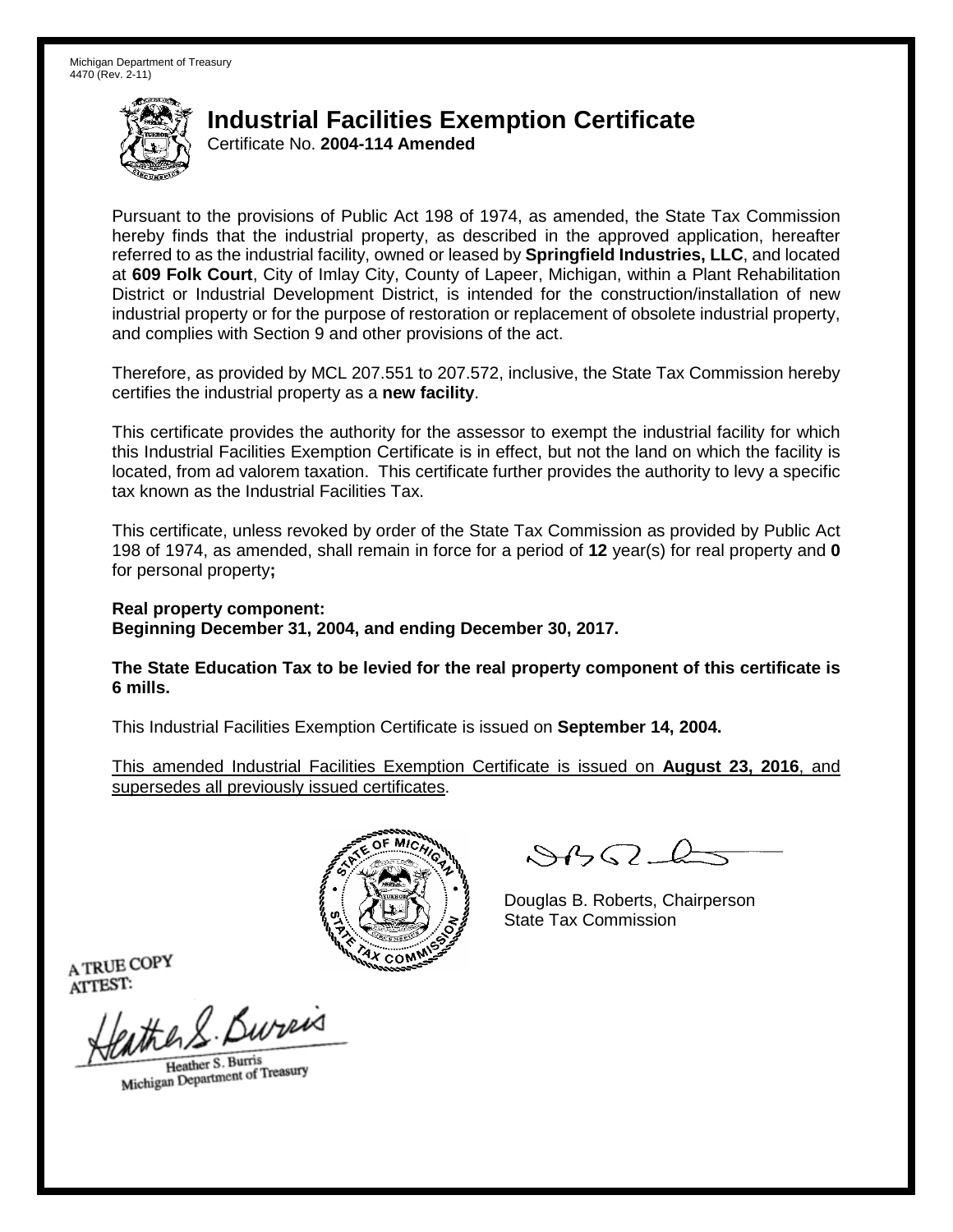

NICK A. KHOURI STATE TREASURER

August 23, 2016

Bradley Zeeff Dri-Design 12480 Superior Court, Suite 1 Holland, MI 49424

RICK SNYDER GOVERNOR

Dear Sir/Madam:

Pursuant to the requirements of Public Act 198 of 1974, as amended, the State Tax Commission (Commission) has issued an amended Industrial Facility Exemption Certificate numbered 2007-430A, to Dri-Design, located in the Holland Charter Township, Ottawa County. This revised certificate was issued on August 23, 2016, when the Commission approved the request to transfer the real property component of the certificate from L K Machinery Inc.

The investment amounts approved are as follows: Real Property: \$288,343 Personal Property: \$

The State Education Tax to be levied for this certificate is 6 mills.

In accordance with MCL 24.304, the local unit of government or applicant has sixty days from the date of this letter to request a hearing to correct an error contained in the enclosed certificate.

Notification of completion of this project shall be filed with the Commission within 30 days of project completion. Within 90 days of project completion, a report of final costs shall be filed with the assessing officer of the local unit and the Commission.

If you have further questions regarding the issuance of this industrial facility exemption certificate, please call 517-373-3302.

Sincerely,<br>freathers fine

Heather S. Frick, Executive Director State Tax Commission

Enclosure c: Howard J. Feyen, Assessor, Holland Charter Township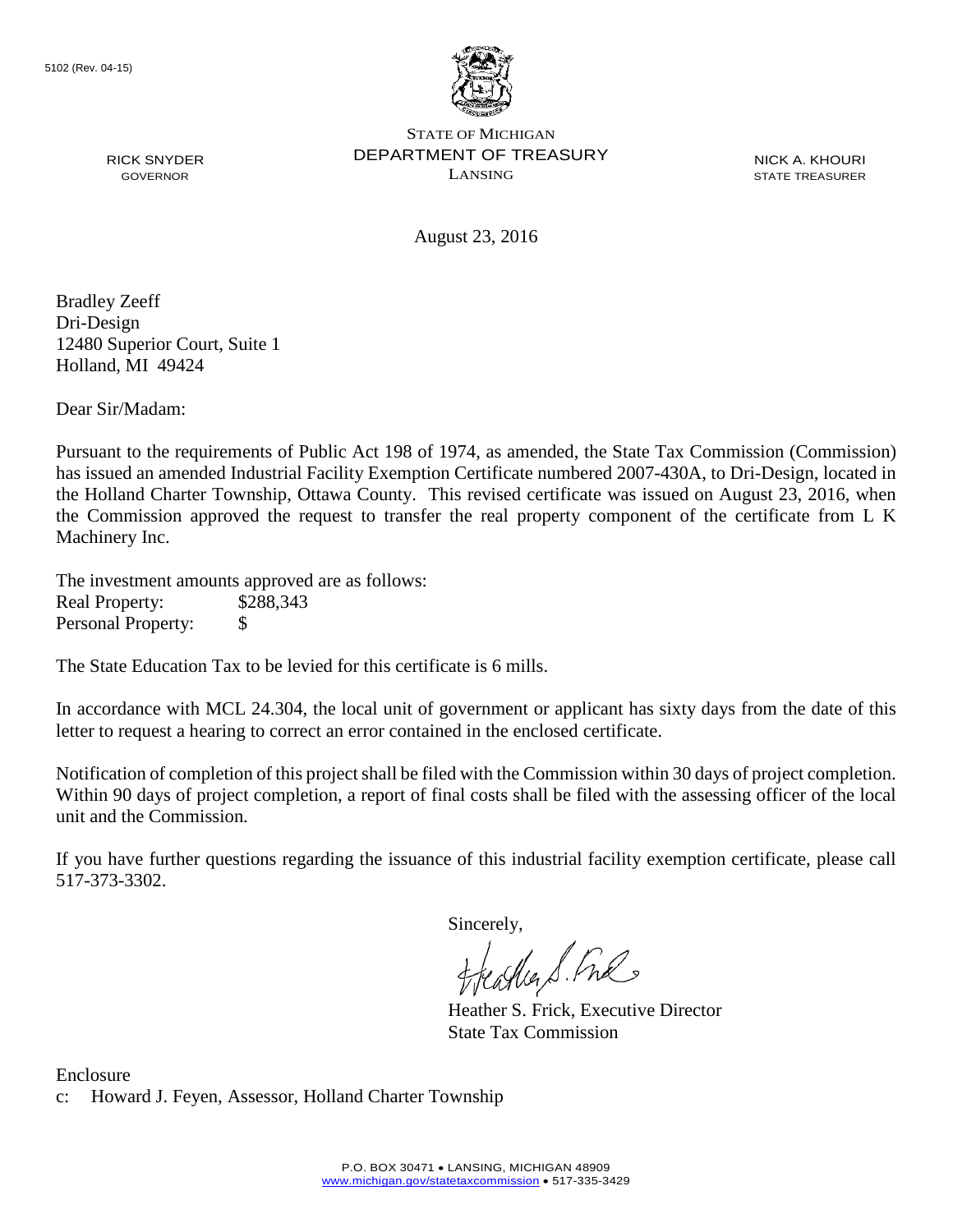Certificate No. **2007-430A Amended**

Pursuant to the provisions of Public Act 198 of 1974, as amended, the State Tax Commission hereby finds that the industrial property, as described in the approved application, hereafter referred to as the industrial facility, owned or leased by **Dri-Design**, and located at

**12480 Superior Court, Suite 3**, Holland Charter Township, County of Ottawa, Michigan, within a Plant Rehabilitation District or Industrial Development District, is intended for the construction/installation of new industrial property or for the purpose of restoration or replacement of obsolete industrial property, and complies with Section 9 and other provisions of the act.

Therefore, as provided by MCL 207.551 to 207.572, inclusive, the State Tax Commission hereby certifies the industrial property as a **new facility**.

This certificate provides the authority for the assessor to exempt the industrial facility for which this Industrial Facilities Exemption Certificate is in effect, but not the land on which the facility is located, from ad valorem taxation. This certificate further provides the authority to levy a specific tax known as the Industrial Facilities Tax.

This certificate, unless revoked by order of the State Tax Commission as provided by Public Act 198 of 1974, as amended, shall remain in force for a period of **11** year(s) for real property and **0** for personal property**;**

**Real property component: Beginning December 31, 2007, and ending December 30, 2018.**

**The State Education Tax to be levied for the real property component of this certificate is 6 mills.**

This Industrial Facilities Exemption Certificate is issued on **December 20, 2007.**

This amended Industrial Facilities Exemption Certificate is issued on **August 23, 2016**, and supersedes all previously issued certificates.



 $8450 - 6$ 

Douglas B. Roberts, Chairperson State Tax Commission

A TRUE COPY ATTEST:

athers Bureas

Heather S. Burris Heather S. Burris<br>Michigan Department of Treasury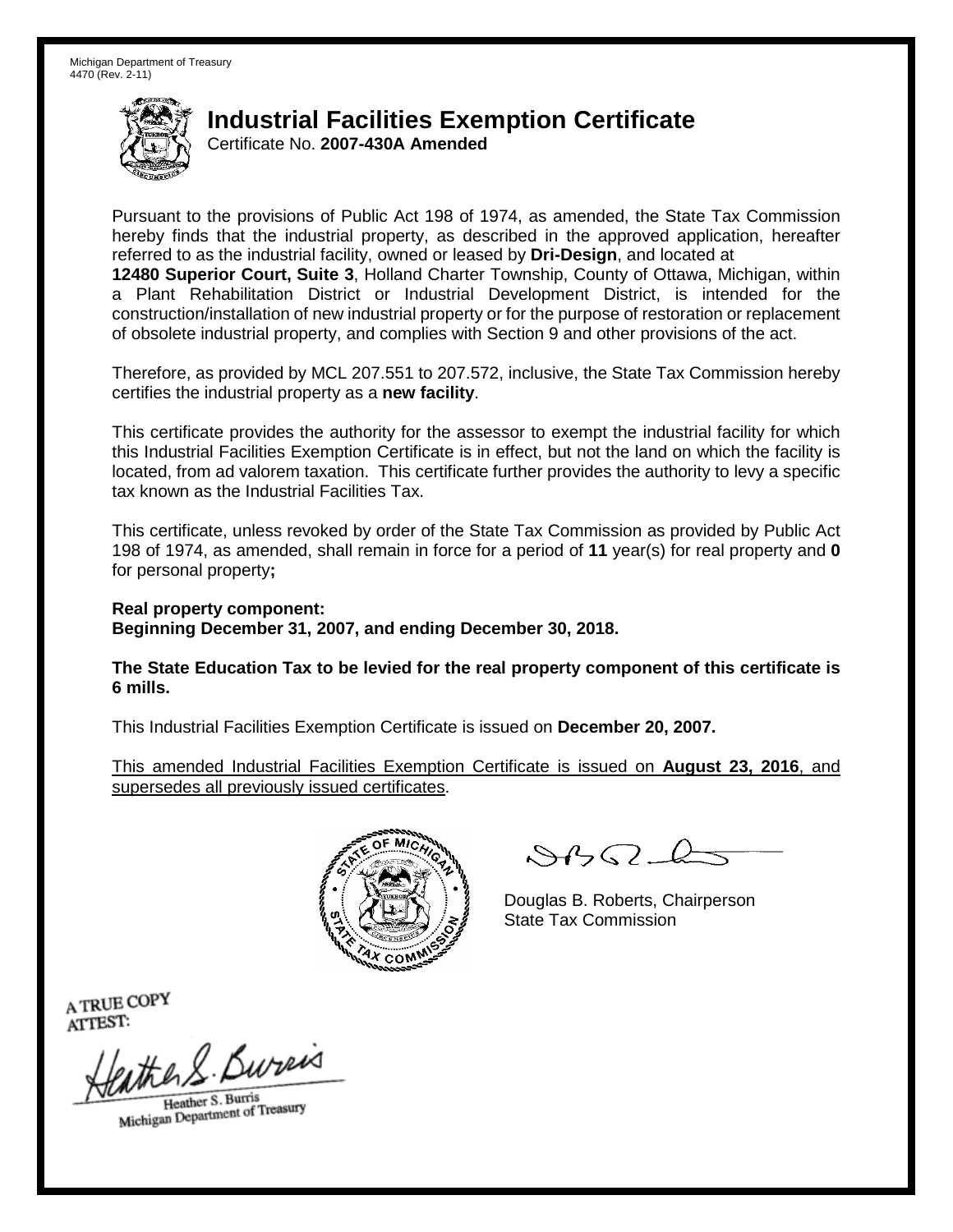

NICK A. KHOURI STATE TREASURER

August 23, 2016

Qualite Sports Lighting, LLC 215 West Mechanic Hillsdale, MI 49242

RICK SNYDER GOVERNOR

Dear Sir/Madam:

Pursuant to the requirements of Public Act 198 of 1974, as amended, the State Tax Commission (Commission) has issued an amended Industrial Facility Exemption Certificate numbered 2007-441A, to Qualite Sports Lighting, LLC, located in the City of Hillsdale, Hillsdale County. This revised certificate was issued on August 23, 2016, when the Commission approved the request to transfer personal property of \$20,457 from Recreation Creations Inc.

The investment amounts approved are as follows: Real Property: \$ Personal Property: \$20,457

The State Education Tax to be levied for this certificate is 6 mills\*.

In accordance with MCL 24.304, the local unit of government or applicant has sixty days from the date of this letter to request a hearing to correct an error contained in the enclosed certificate.

Notification of completion of this project shall be filed with the Commission within 30 days of project completion. Within 90 days of project completion, a report of final costs shall be filed with the assessing officer of the local unit and the Commission.

If you have further questions regarding the issuance of this industrial facility exemption certificate, please call 517-373-3302.

Sincerely,

teacher S. Ful

Heather S. Frick, Executive Director State Tax Commission

Enclosure c: Kimberly A. Thomas, Assessor, City of Hillsdale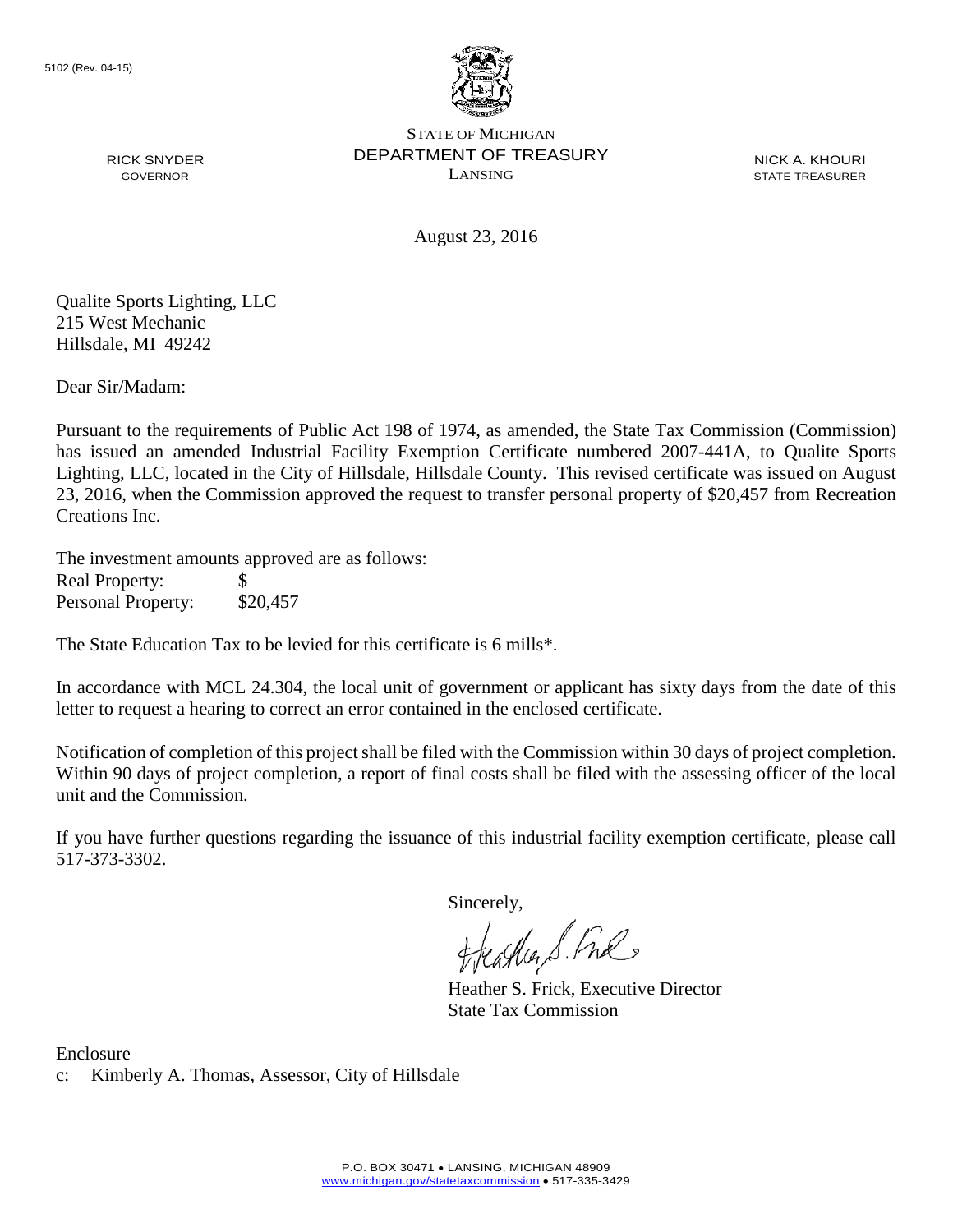Certificate No. **2007-441A Amended**

Pursuant to the provisions of Public Act 198 of 1974, as amended, the State Tax Commission hereby finds that the industrial property, as described in the approved application, hereafter referred to as the industrial facility, owned or leased by **Qualite Sports Lighting, LLC**, and located at **215 West Mechanic**, City of Hillsdale, County of Hillsdale, Michigan, within a Plant Rehabilitation District or Industrial Development District, is intended for the construction/installation of new industrial property or for the purpose of restoration or replacement of obsolete industrial property, and complies with Section 9 and other provisions of the act.

Therefore, as provided by MCL 207.551 to 207.572, inclusive, the State Tax Commission hereby certifies the industrial property as a **new facility**.

This certificate provides the authority for the assessor to exempt the industrial facility for which this Industrial Facilities Exemption Certificate is in effect, but not the land on which the facility is located, from ad valorem taxation. This certificate further provides the authority to levy a specific tax known as the Industrial Facilities Tax.

This certificate, unless revoked by order of the State Tax Commission as provided by Public Act 198 of 1974, as amended, shall remain in force for a period of **0** year(s) for real property and **9** for personal property**;**

**Personal property component: Beginning December 31, 2007, and ending December 30, 2016.**

**The State Education Tax to be levied for the personal property component of this certificate is 6 mills, unless exempted by MCL 207.564(4) which was enacted with the creation of the Michigan Business Tax.\***

This Industrial Facilities Exemption Certificate is issued on **November 6, 2007.**

This amended Industrial Facilities Exemption Certificate is issued on **August 23, 2016**, and supersedes all previously issued certificates.

A TRUE COPY ATTEST:

ather S. Burea

Heather S. Burris Heather S. Burns<br>Michigan Department of Treasury



 $\mathcal{A} \cap \mathcal{A} \cap \mathcal{A}$ 

Douglas B. Roberts, Chairperson State Tax Commission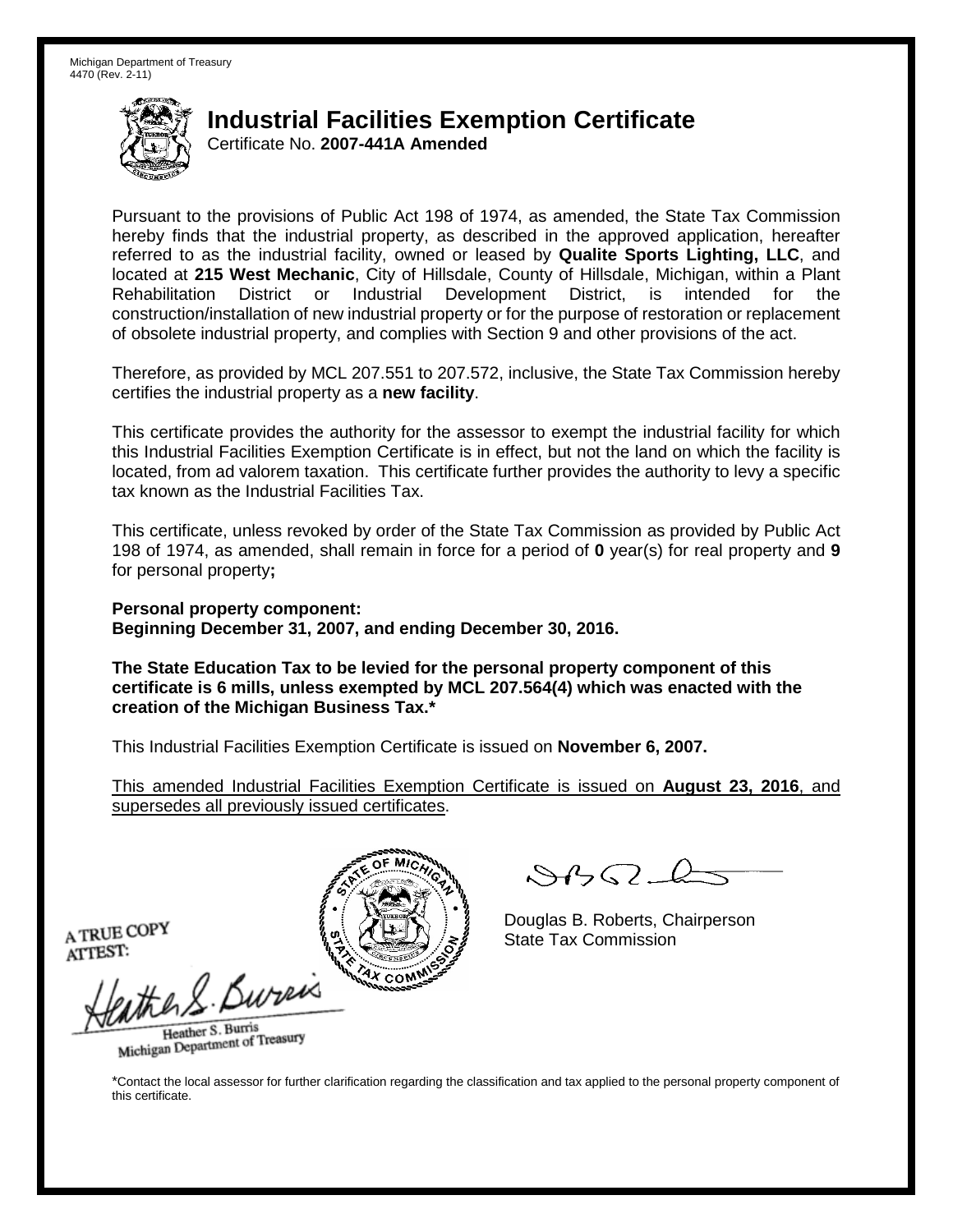

NICK A. KHOURI STATE TREASURER

August 23, 2016

Qualite Sports Lighting, LLC 215 West Mechanic Hillsdale, MI 49242

RICK SNYDER GOVERNOR

Dear Sir/Madam:

Pursuant to the requirements of Public Act 198 of 1974, as amended, the State Tax Commission (Commission) has issued an amended Industrial Facility Exemption Certificate numbered 2008-354A, to Qualite Sports Lighting, LLC, located in the City of Hillsdale, Hillsdale County. This revised certificate was issued on August 23, 2016, when the Commission approved the request to transfer personal property of \$171,495 from Recreation Creations Inc.

The investment amounts approved are as follows: Real Property: \$ Personal Property: \$171,495

The State Education Tax to be levied for this certificate is 6 mills\*.

In accordance with MCL 24.304, the local unit of government or applicant has sixty days from the date of this letter to request a hearing to correct an error contained in the enclosed certificate.

Notification of completion of this project shall be filed with the Commission within 30 days of project completion. Within 90 days of project completion, a report of final costs shall be filed with the assessing officer of the local unit and the Commission.

If you have further questions regarding the issuance of this industrial facility exemption certificate, please call 517-373-3302.

Sincerely,

teagher & Fral

Heather S. Frick, Executive Director State Tax Commission

Enclosure c: Kimberly A. Thomas, Assessor, City of Hillsdale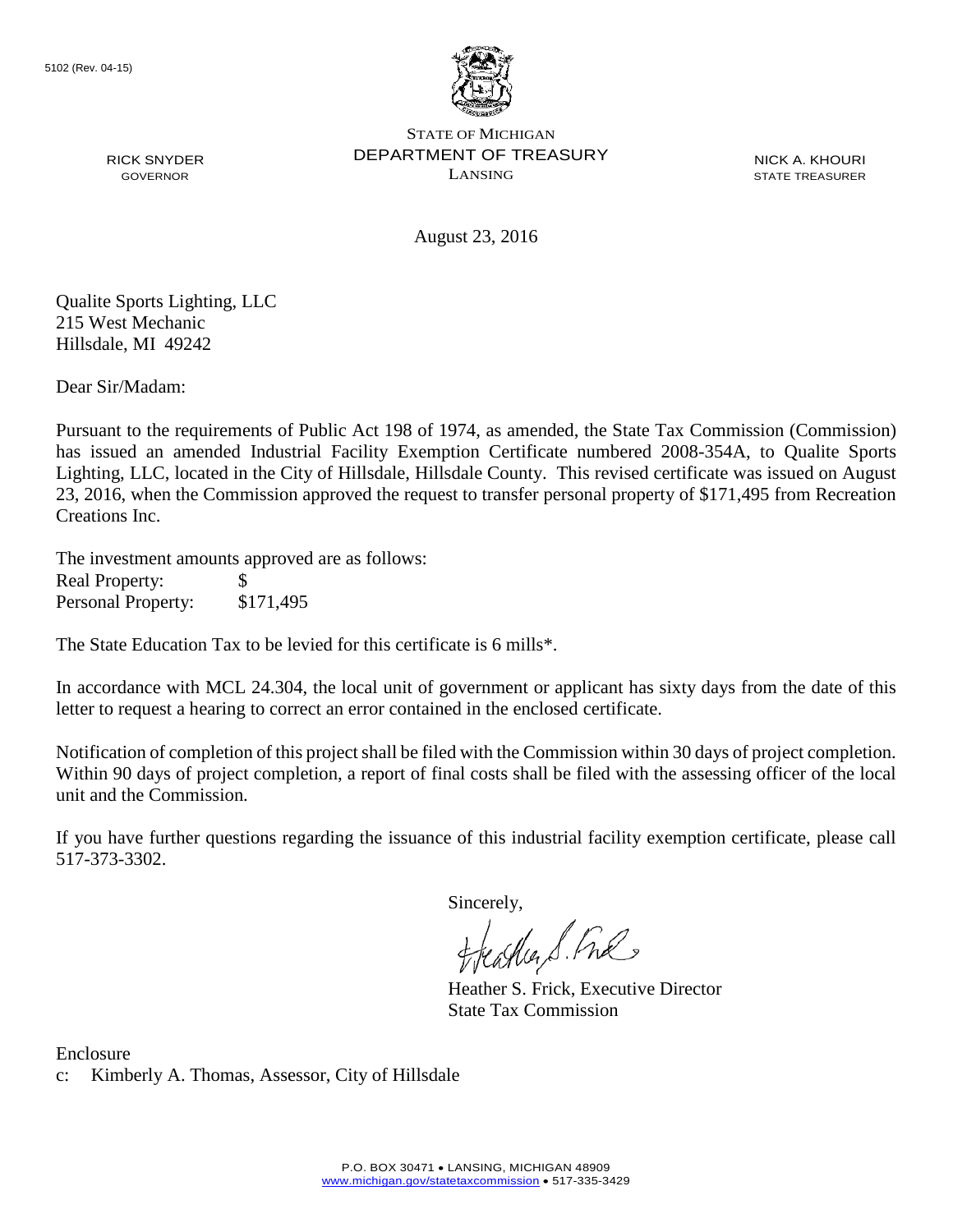Certificate No. **2008-354A Amended**

Pursuant to the provisions of Public Act 198 of 1974, as amended, the State Tax Commission hereby finds that the industrial property, as described in the approved application, hereafter referred to as the industrial facility, owned or leased by **Qualite Sports Lighting, LLC**, and located at **215 West Mechanic**, City of Hillsdale, County of Hillsdale, Michigan, within a Plant Rehabilitation District or Industrial Development District, is intended for the construction/installation of new industrial property or for the purpose of restoration or replacement of obsolete industrial property, and complies with Section 9 and other provisions of the act.

Therefore, as provided by MCL 207.551 to 207.572, inclusive, the State Tax Commission hereby certifies the industrial property as a **new facility**.

This certificate provides the authority for the assessor to exempt the industrial facility for which this Industrial Facilities Exemption Certificate is in effect, but not the land on which the facility is located, from ad valorem taxation. This certificate further provides the authority to levy a specific tax known as the Industrial Facilities Tax.

This certificate, unless revoked by order of the State Tax Commission as provided by Public Act 198 of 1974, as amended, shall remain in force for a period of **0** year(s) for real property and **9** for personal property**;**

**Personal property component: Beginning December 31, 2008, and ending December 30, 2017.**

**The State Education Tax to be levied for the personal property component of this certificate is 6 mills, unless exempted by MCL 207.564(4) which was enacted with the creation of the Michigan Business Tax.\***

This Industrial Facilities Exemption Certificate is issued on **October 14, 2008.**

This amended Industrial Facilities Exemption Certificate is issued on **August 23, 2016**, and supersedes all previously issued certificates.

A TRUE COPY ATTEST:

athers Burn

Heather S. Burris Heather S. Burris<br>Michigan Department of Treasury



 $\mathcal{A} \cap \mathcal{A} \cap \mathcal{A}$ 

Douglas B. Roberts, Chairperson State Tax Commission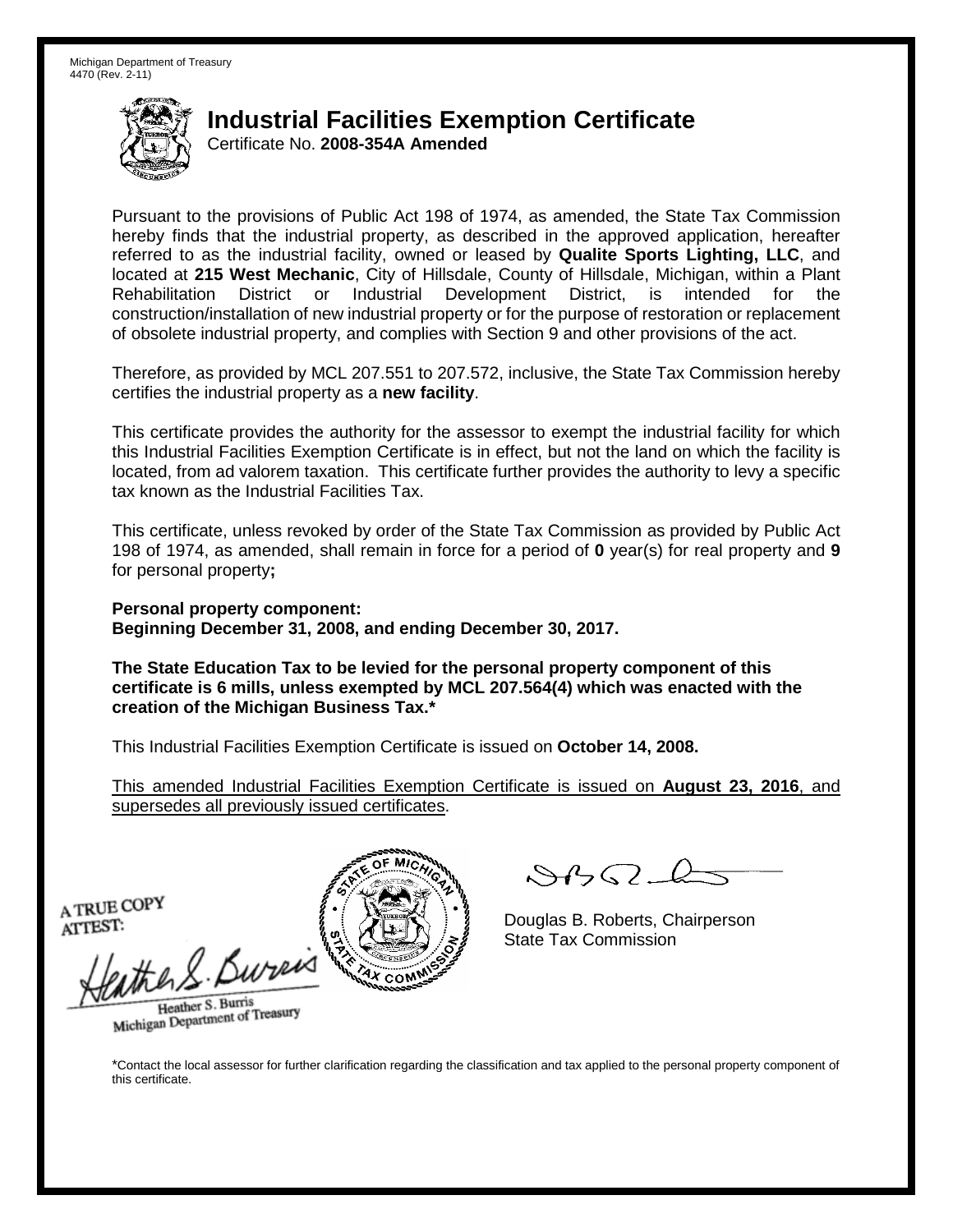

NICK A. KHOURI STATE TREASURER

August 23, 2016

Lawrence Prentice VRC Protx, LLC 26511 Harding Avenue Oak Park, MI 48237

RICK SNYDER GOVERNOR

Dear Sir/Madam:

Pursuant to the requirements of Public Act 198 of 1974, as amended, the State Tax Commission (Commission) has issued an amended Industrial Facility Exemption Certificate numbered 2009-386, to VRC Protx, LLC, located in the City of Monroe, Monroe County. This revised certificate was issued on August 23, 2016, when the Commission approved the request to transfer from Midwest Valves and Automation.

The investment amounts approved are as follows: Real Property: \$ Personal Property: \$717,757

The State Education Tax to be levied for this certificate is 6 mills\*.

In accordance with MCL 24.304, the local unit of government or applicant has sixty days from the date of this letter to request a hearing to correct an error contained in the enclosed certificate.

Notification of completion of this project shall be filed with the Commission within 30 days of project completion. Within 90 days of project completion, a report of final costs shall be filed with the assessing officer of the local unit and the Commission.

If you have further questions regarding the issuance of this industrial facility exemption certificate, please call 517-373-3302.

Sincerely,

teather S. Ful

Heather S. Frick, Executive Director State Tax Commission

Enclosure c: Samuel J. Guich, Assessor, City of Monroe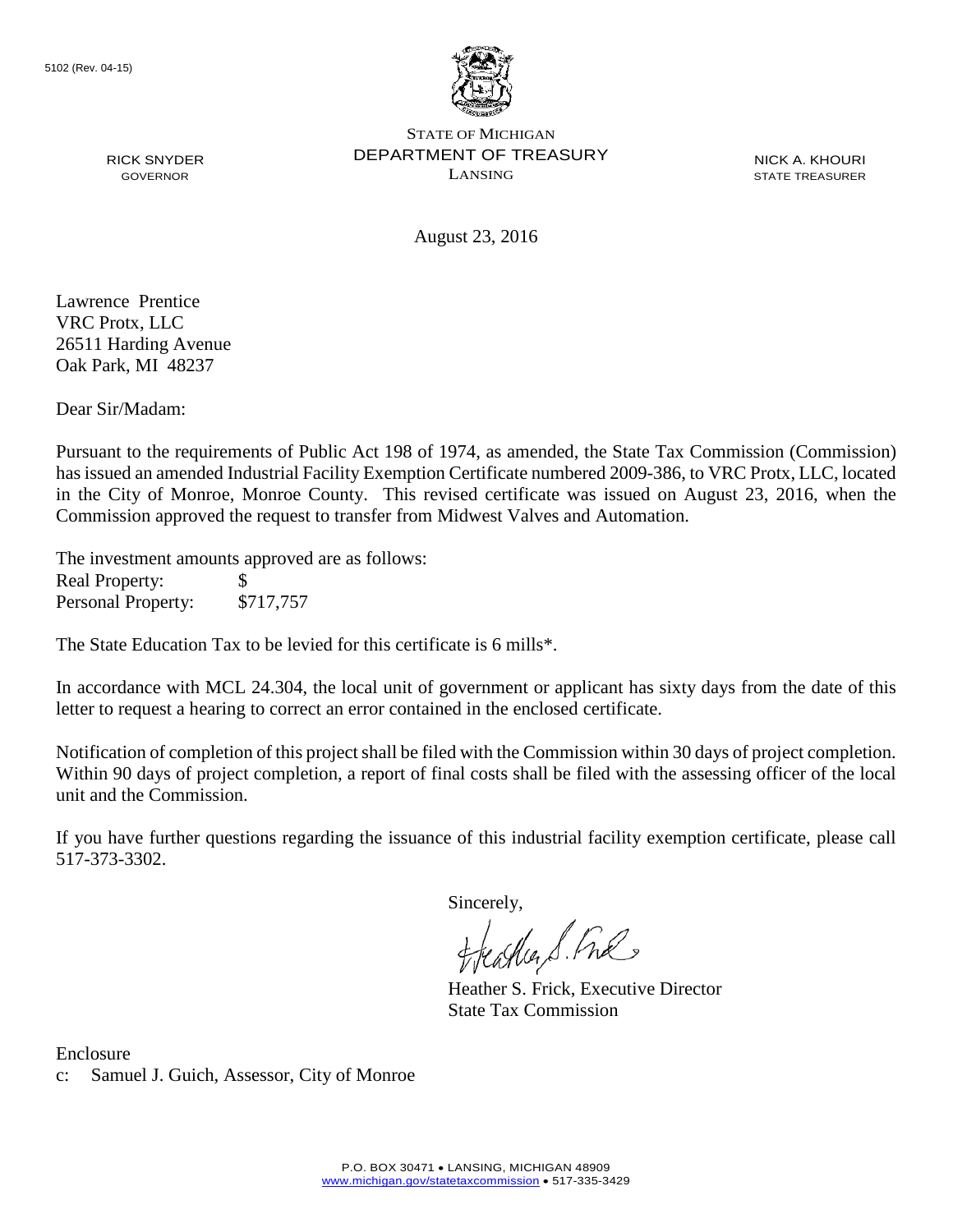Certificate No. **2009-386 Amended**

Pursuant to the provisions of Public Act 198 of 1974, as amended, the State Tax Commission hereby finds that the industrial property, as described in the approved application, hereafter referred to as the industrial facility, owned or leased by **VRC Protx, LLC**, and located at **455 Detroit Avenue**, City of Monroe, County of Monroe, Michigan, within a Plant Rehabilitation District or Industrial Development District, is intended for the construction/installation of new industrial property or for the purpose of restoration or replacement of obsolete industrial property, and complies with Section 9 and other provisions of the act.

Therefore, as provided by MCL 207.551 to 207.572, inclusive, the State Tax Commission hereby certifies the industrial property as a **new facility**.

This certificate provides the authority for the assessor to exempt the industrial facility for which this Industrial Facilities Exemption Certificate is in effect, but not the land on which the facility is located, from ad valorem taxation. This certificate further provides the authority to levy a specific tax known as the Industrial Facilities Tax.

This certificate, unless revoked by order of the State Tax Commission as provided by Public Act 198 of 1974, as amended, shall remain in force for a period of **0** year(s) for real property and **12** for personal property**;**

**Personal property component: Beginning December 31, 2009, and ending December 30, 2021.**

**The State Education Tax to be levied for the personal property component of this certificate is 6 mills, unless exempted by MCL 207.564(4) which was enacted with the creation of the Michigan Business Tax.\***

This Industrial Facilities Exemption Certificate is issued on **December 21, 2009.**

This amended Industrial Facilities Exemption Certificate is issued on **August 23, 2016**, and supersedes all previously issued certificates.

A TRUE COPY ATTEST:

the S. Burn

Heather S. Burris Heather S. Burns<br>Michigan Department of Treasury



 $\mathcal{A} \cap \mathcal{A} \cap \mathcal{A}$ 

Douglas B. Roberts, Chairperson State Tax Commission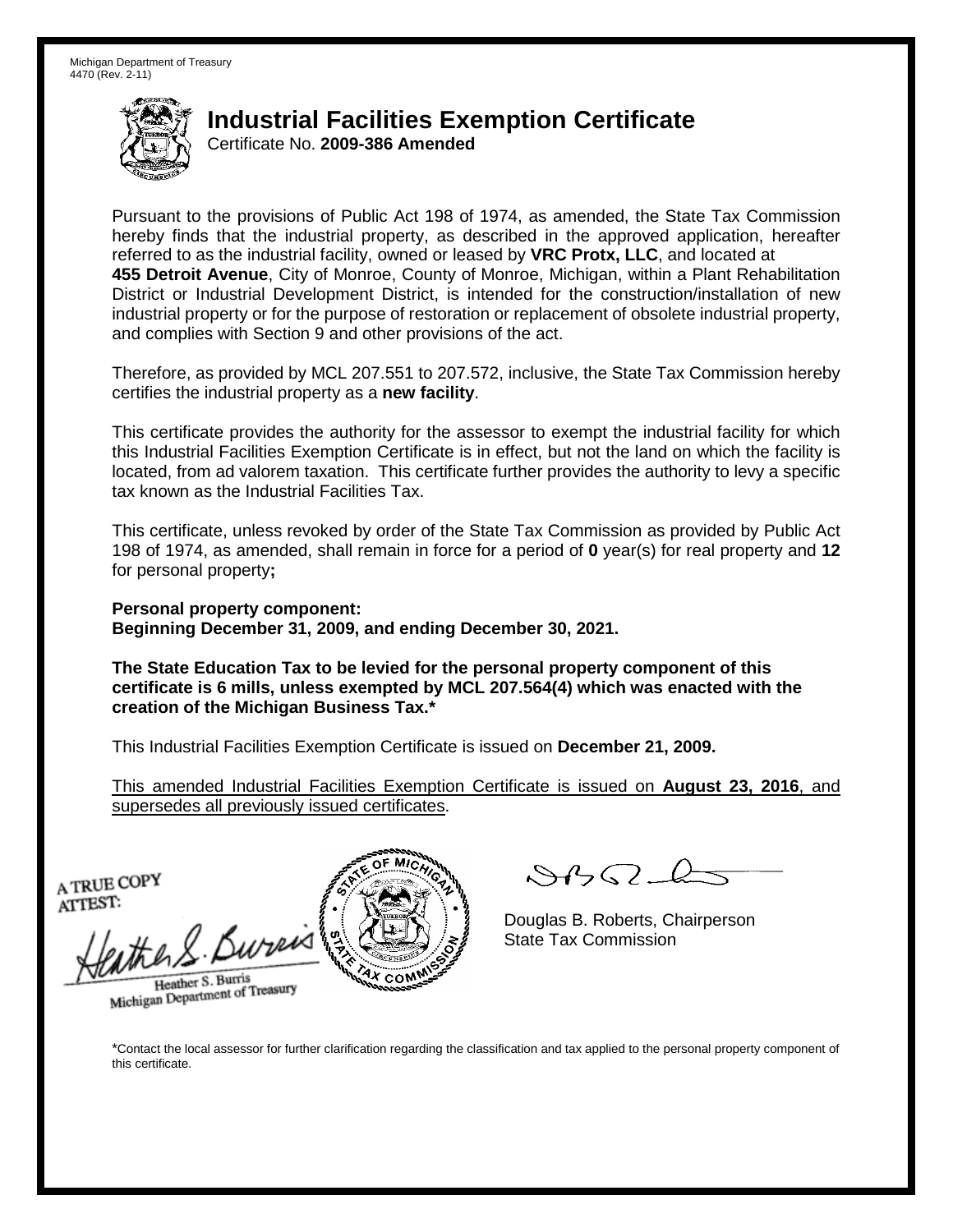

NICK A. KHOURI STATE TREASURER

August 23, 2016

Mark Kubat Antolin Interiors USA, Inc. 1700 Alantic Boulevard Auburn Hills, MI 48326

RICK SNYDER GOVERNOR

Dear Sir/Madam:

Pursuant to the requirements of Public Act 198 of 1974, as amended, the State Tax Commission (Commission) has issued an amended Industrial Facility Exemption Certificate numbered 2011-506, to Antolin Interiors USA, Inc., located in Howell Township, Livingston County. This revised certificate was issued on August 23, 2016, when the Commission approved the request to transfer the certificate from Magna Exteriors and Interiors USA, Inc.

The investment amounts approved are as follows: Real Property: \$ Personal Property: \$24,618,586

The State Education Tax to be levied for this certificate is 6 mills\*.

In accordance with MCL 24.304, the local unit of government or applicant has sixty days from the date of this letter to request a hearing to correct an error contained in the enclosed certificate.

Notification of completion of this project shall be filed with the Commission within 30 days of project completion. Within 90 days of project completion, a report of final costs shall be filed with the assessing officer of the local unit and the Commission.

If you have further questions regarding the issuance of this industrial facility exemption certificate, please call 517-373-3302.

Sincerely,<br>freathers fine

Heather S. Frick, Executive Director State Tax Commission

Enclosure c: Marilyn R. Collins, Assessor, Howell Township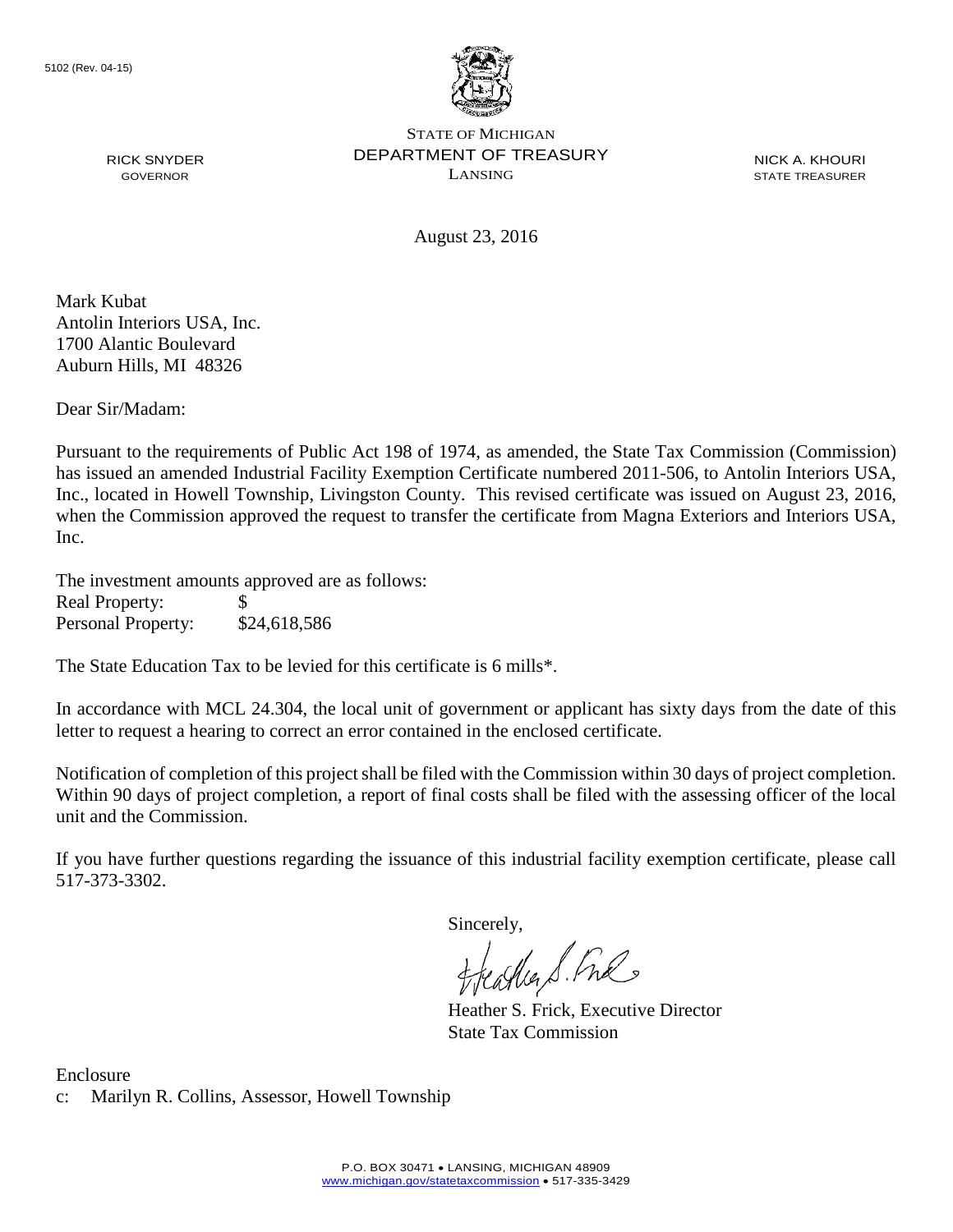Certificate No. **2011-506 Amended**

Pursuant to the provisions of Public Act 198 of 1974, as amended, the State Tax Commission hereby finds that the industrial property, as described in the approved application, hereafter referred to as the industrial facility, owned or leased by **Antolin Interiors USA, Inc.**, and located at **3705 West Grand River Avenue**, Howell Township, County of Livingston, Michigan, within a Plant Rehabilitation District or Industrial Development District, is intended for the construction/installation of new industrial property or for the purpose of restoration or replacement of obsolete industrial property, and complies with Section 9 and other provisions of the act.

Therefore, as provided by MCL 207.551 to 207.572, inclusive, the State Tax Commission hereby certifies the industrial property as a **new facility**.

This certificate provides the authority for the assessor to exempt the industrial facility for which this Industrial Facilities Exemption Certificate is in effect, but not the land on which the facility is located, from ad valorem taxation. This certificate further provides the authority to levy a specific tax known as the Industrial Facilities Tax.

This certificate, unless revoked by order of the State Tax Commission as provided by Public Act 198 of 1974, as amended, shall remain in force for a period of **0** year(s) for real property and **7** for personal property**;**

**Personal property component: Beginning December 31, 2011, and ending December 30, 2020.**

**The State Education Tax to be levied for the personal property component of this certificate is 6 mills, unless exempted by MCL 207.564(4) which was enacted with the creation of the Michigan Business Tax.\***

This Industrial Facilities Exemption Certificate is issued on **December 20, 2011.**

This amended Industrial Facilities Exemption Certificate is issued on **August 23, 2016**, and supersedes all previously issued certificates.

A TRUE COPY ATTEST:

the S. Bureis

Heather S. Burris Heather S. Burris<br>Michigan Department of Treasury



 $\mathcal{S}$ 

Douglas B. Roberts, Chairperson State Tax Commission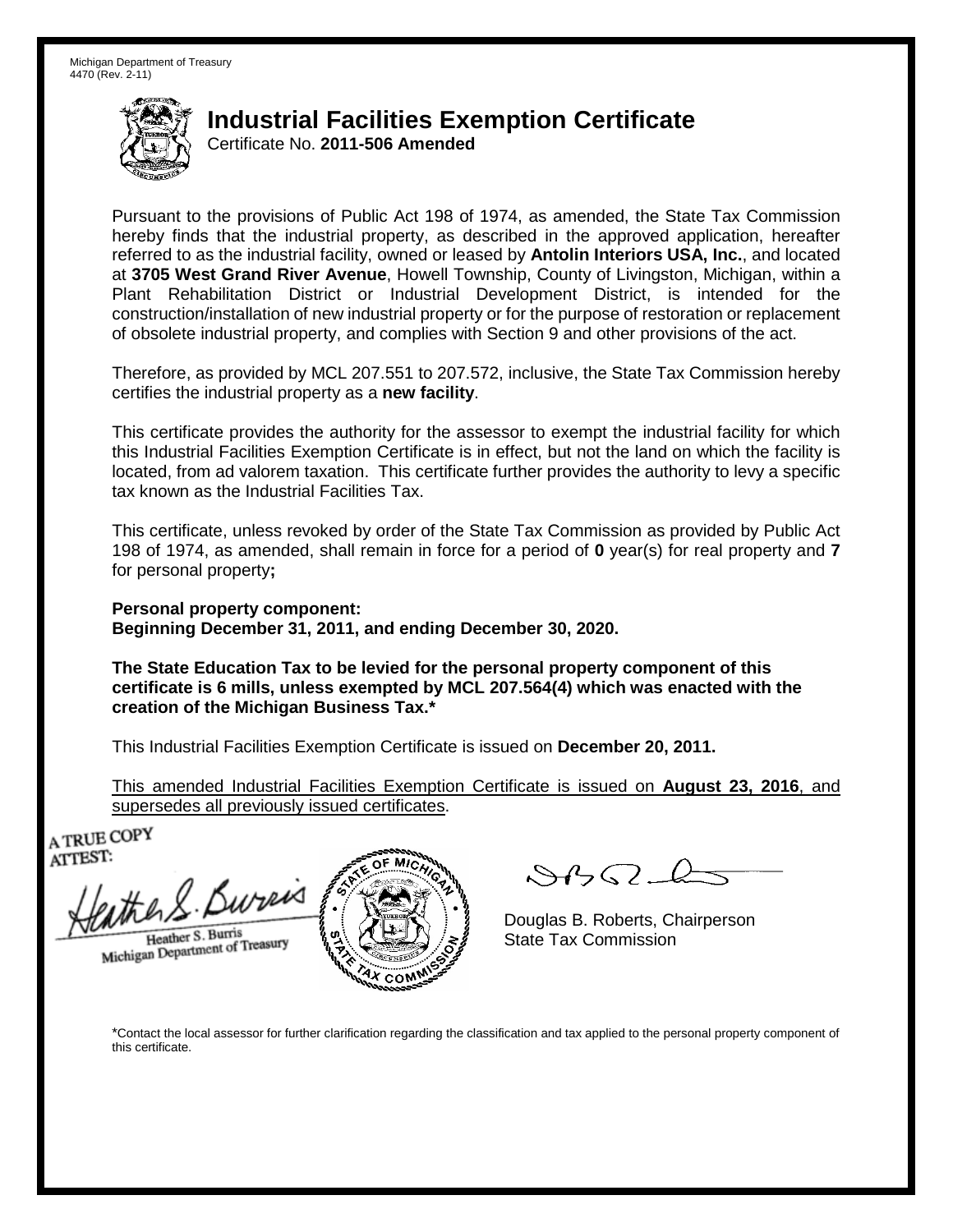

NICK A. KHOURI STATE TREASURER

August 23, 2016

Mark Kubat Antolin Interiors USA, Inc. 1700 Alantic Boulevard Auburn Hills, MI 48326

RICK SNYDER GOVERNOR

Dear Sir/Madam:

Pursuant to the requirements of Public Act 198 of 1974, as amended, the State Tax Commission (Commission) has issued an amended Industrial Facility Exemption Certificate numbered 2012-415, to Antolin Interiors USA, Inc., located in Howell Township, Livingston County. This revised certificate was issued on August 23, 2016, when the Commission approved the request to transfer the certificate from Magna Exteriors and Interiors USA, Inc.

The investment amounts approved are as follows: Real Property: \$9,100,123 Personal Property: \$906,080

The State Education Tax to be levied for this certificate is 6 mills\*.

In accordance with MCL 24.304, the local unit of government or applicant has sixty days from the date of this letter to request a hearing to correct an error contained in the enclosed certificate.

Notification of completion of this project shall be filed with the Commission within 30 days of project completion. Within 90 days of project completion, a report of final costs shall be filed with the assessing officer of the local unit and the Commission.

If you have further questions regarding the issuance of this industrial facility exemption certificate, please call 517-373-3302.

Sincerely,<br>freathers fine

Heather S. Frick, Executive Director State Tax Commission

Enclosure c: Marilyn R. Collins, Assessor, Howell Township